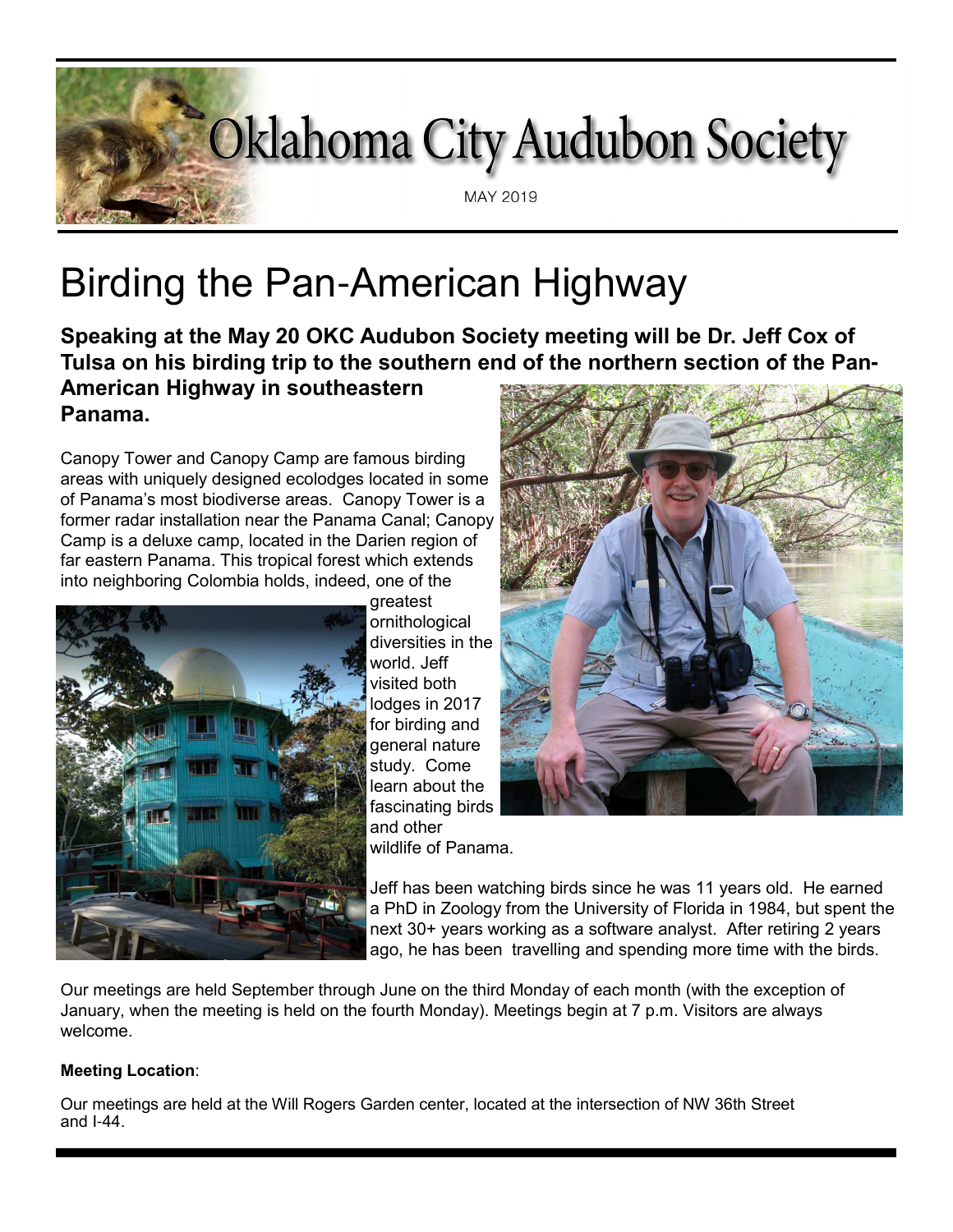

# **President's Perspective**

#### **The Birds are Back!**

For the past few weeks, I've seen numerous reports and photos of migrating birds. Nancy Vicars led bird walks in Norman and at Joe B. Barnes Park resulting in lists with more than 60 bird species.

Marion Homier and John Cleal hosted a Little Sit and listed 35 birds. Grace Huffman organized a Big Morning on the east side of the Stinchcomb Preserve to coincide with Cornell Lab's Big Day resulting in a list of 58 birds. I'm looking forward to seeing the lists from both OOS and the Red Slough Festival.

Scientist have long wondered why birds go through the hardship of annual migration. It is estimated that worldwide every year, billions of migrating birds die from hunger, thirst, and sheer exhaustion. Today they face additional challenges due to habitat loss, climate change, pesticides, wind turbines, power lines, illegal hunting, and roaming domestic and feral cats. Their determination to survive is truly remarkable. Birders who submit their lists to ebird are participating in Cornell's study of birds, and these lists contribute to their research. Together we can make a difference.

#### **Annual OCAS Picnic**

Every year OCAS hosts a summer picnic. This year, the Underhills are hosting the picnic and your president will cook a picnic ham, provide a few delicious vegetarian options, buns, and condiments. Members are invited to bring salads, sides and deserts. There is always plenty of fabulous food and it's guaranteed to be fun because you will all be there to greet the special avian guests Terri will have invited to join us.

Date: June 15 Time: 2:00 to 6:00 PM Place: Terri and Keith Underhill, 4401 Rock Canyon Rd, Edmond, 73125.

#### **Project Bluebird**

*Will Rogers Park:*  Neil Garrison has reported a family of bluebirds in box 3 at Will Rogers Park.

#### **Garden Fest, May 18**

Volunteer hour at this event contribute to our meeting room rental.

OCAS will have a tent and tables available at this year's Garden Festival. It is an opportunity to interact with the community, let them know about OCAS, and talk about birds.

The Booth set up is at 8am and taken down at 4pm. OCAS will need volunteers throughout the day to manage the booth space. Because we were the first to sign up, the garden club is providing us with a tent. Yay, shade!

Bird Walks The Park has asked OCAS to lead a bird walk Volunteers are needed!

*Respectfully, Betz Hacker*



## **Oklahoma City Audubon Society**

#### **Officers 2019**

| President             | Elizabeth Hacker    | 638-6210     |
|-----------------------|---------------------|--------------|
| <b>Vice President</b> | Grace Huffman       | 388-7369     |
| Secretary             | Sharon Henthorn     | 521-9958     |
| Treasurer             | <b>Nancy Vicars</b> | 831-1945     |
| Parliament            | Valerie Bradshaw    | 664-6956     |
| Programs              | Warren Harden       | 596-2759     |
| Recorder              | Esther M. Key       | 735-1021     |
| Conservation          | Dave Woodson        | 601-622-3467 |
| <b>Field Trips</b>    | <b>Nancy Vicars</b> | 831-1945     |
|                       | Jimmy Woodard       | 365-5685     |
|                       | Hal Yokum           | 819-4852     |
|                       | <b>Bob Holbrook</b> | 496-1731     |
| Newsletter Editor     | Patricia Velte      | 751-5263     |
| Publicity             | Doug Eide           | 495-8192     |
| Historian             | Vacant              |              |
| Refreshments          | Sue Woodson         | 601-622-3467 |
| Webmaster             | Patricia Velte      | 751-5263     |

*The Oklahoma City Audubon society is neither a chapter of nor affiliated with National Audubon.*

*For up*-*to*-*date Oklahoma City Audubon news visit:* **OKC-Audubon.org**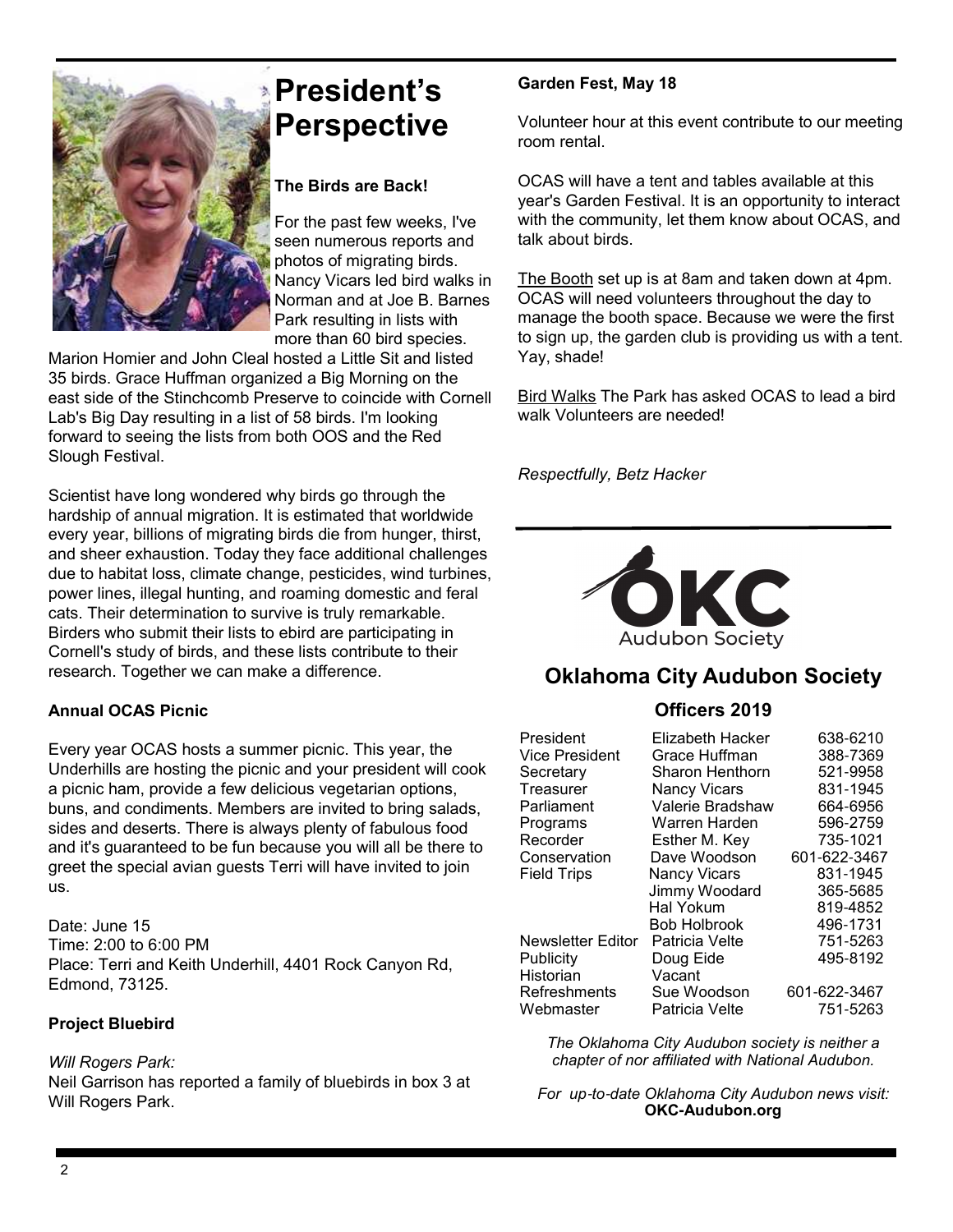

**Chirpings** April and early May 2019

By Patti Muzny

Spring migration is just too much fun! I've always enjoyed spring migration, but spring migration 2019 has been even more fun because I've been able to *soak* it up much more thoroughly since my retirement in March. And this year,

I didn't use this verb randomly. Our migrants surely must have a much more difficult journey to their nesting grounds. So. Much. Rain!! But on the other hand, the frequent rain seems to have initiated some interesting "fallouts."

As of May 7<sup>th</sup>, the White-crowned Sparrows in our OKC backyard were still feeding at our feeder and on the dandelion seeds in the yard. Their white crowns couldn't be any whiter. It's as if they have all just had an appointment with a crown-bleach touchup artist! I will miss them when they move on.

Moving on to our White-winged Doves. For most of the winter, the most numerous dove was the Eurasian Collared Dove. Now we have more White-winged Doves. One day while I was curled up on the back patio watching the feeder, a pair of White-winged Doves landed on top of the privacy fence. The female faced south and the obviously enamored male turned toward her and began a series of moves that should have charmed her and anything else nearby. He bowed and he cooed and he danced and he flared his tail, then rewound and repeated the entire process several times. She continued to gaze into space and ignore his advances. I thought sure he was going to hyperventilate and fall from his perch! All of a sudden she simply flew off. He was apparently so surprised by her rejection; he just perched there as if he was trying to figure out what the heck had just happened!

Another bizarre (for my neighborhood) sighting in the front yard and in several neighbors' yards has been two hen turkeys! For many of you and for our Byars property, this would be no big deal, but we live near SW 85<sup>th</sup> and Western in OKC!!! I-240 is less than a mile north of our home. So where did these audacious gals come from? We do have a few undisturbed parcels of

land around, but a turkey would be one of the last species I would have expected. And then one evening the sound of heavy wing beats got my attention in the back yard and when I looked out toward the large pecan tree at the back of our yard, I saw a turkey fly up to roost there. None of us in the neighborhood has seen a Tom Turkey, so we have no idea if these are two liberated ladies found a fella and might raise a family.

Raising a family of ground nesters would be tricky here because we do have predators, such as the neighborhood fox that I happened to see streaking down the middle of South Olie one afternoon, before ducking into another neighbors' back yard. I seem to have missed a lot of activity before my retirement. I'm certainly not bored!

This has also been a great spring for Baltimore Orioles. I was walking past the east windows and looked out at the feeder to see one male Baltimore Oriole at the feeder. I was so excited, because I had not seen any here in quite some time. Then…I kept watching and saw not one, but two males and a female! What a treat! We also have a pair of Ruby-throated Hummingbirds coming to the feeder.

We really enjoyed Marion's and John's recent "little sit." I was only able to participate in part of the day's birding, but while I was there we got to see and hear a Norther Parula and their highlight may have been a Lazuli Bunting, which visited their feeder just before I arrived. Their yard is awesome and it was such a treat to bird there on a beautiful Saturday! Thank you, John and Marion!

Our Byars property was attracting migrants everywhere on May  $4<sup>th</sup>$  and  $5<sup>th</sup>$ . It had been much too long since we've been able to spend more than just a Sunday afternoon there. My preferred sleeping spot has always been the screen porch so I can hear things. Yep…I heard things… all night! It was an incredibly still night – no wind. Sound carries quite far in the country. Traffic has increased on Highway 59, and didn't let up much until after the wee hours of the morning.

And the neighbors behind our property have cattle that were obviously not sleeping through the night! Somewhere in the distance there was a quite vocal donkey. Add the Chuck-will's Widows, dueling Barred Owls and a bullfrog down at the pond, and moisture dripping from the roof down onto the deck, because it was very humid, the yipping foxes and howling coyotes and a barking dog about  $\frac{1}{4}$  mile east of us. Yes, I did sleep some.

Late on Saturday evening, we saw something swimming across the pond and at first thought the otters had found our pond again*. (continued on page 8)*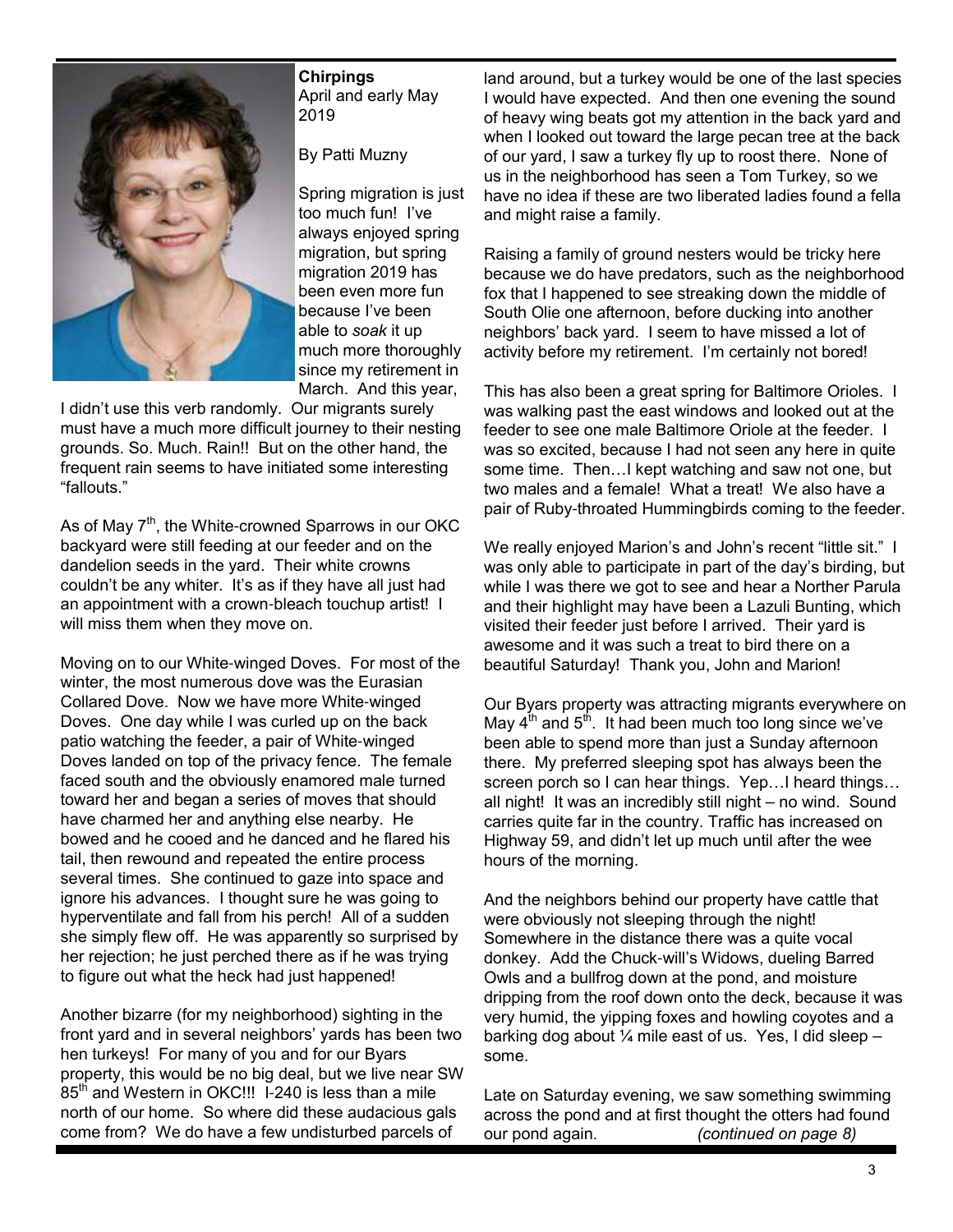# "Big Morning" at Stinchcomb Wildlife Refuge 05-04-2019 *By Grace Huffman*

Despite the mud because of all the rain, we had a nice turn out. The morning got off to a great start with Common Yellowthroat, Barn Swallow, and Northern Cardinal. but the morning really got started when Nathan Kuhnert released an Indigo Bunting back into the wild. Nathan had rescued it downtown where it had been stunned by colliding into a window, and he wanted to release it in a much safer area.

Right as we started on the trail we saw Swainson's Thrushes, and it wasn't often that we couldn't hear their drip calls. Great Crested Flycatchers were calling every where, and it didn't take us long to hear our first Painted Bunting. In total we walked through at least 4 different



Painted Bunting territories. The White-eyed Vireos were also very vocal, and one gave us the opportunity for some great photos. Thanks to Nathan's knowledge of bird calls we added birds like Orangecrowned and Yellow-rumped Warblers, Grasshopper Sparrow, and Blue Grosbeak.

Sharon Henthorn had great eyes and spotted almost every Ruby-throated Hummingbird we saw.

Because of the mud we didn't make it all the way to the end of the trail, but we still had quite a few birds on the way back to the parking lot, including Green Heron, Baltimore Oriole, and House Wren. We also saw one of the hummingbirds doing his courtship display flight. Back in the parking lot, we added a few more species such as Rose-breasted Grosbeak, Osprey, and Marsh Wren. All together we had 58 species.

Thanks to everyone who came out!

# **Field Trip Updates**

**Thursday, April 25th we visited Joe B. Barnes Park in Midwest City, OK**. Jimmy Woodard had reported finding a Hood Warbler there on Wednesday so we wanted to see it for ourselves!



Alas, no Hooded Warbler sighting for us but we did find a BLACKPOLL Warbler and Steve Davis captured a great photo of it!!

Nashville, Orange-crowned and Yellow-rumped Warblers, White-eyed, Red-eyed and Warbling Vireos, Ruby-crowned Kinglet, Swainson's Thrush, Blue-Gray Gnatcatchers, Western, Eastern and Scissortail Flycatchers were soon added to our growing list.

Black-crowned Night-Heron, Green Heron, Fish and American Crows, Red-shouldered Hawk, Harris and Clay-colored Sparrows, Baltimore Orioles and American Goldfinch plus the usual resident species concluded a very nice outing indeed..

#### **Friday, April 26th was a beautiful morning for birding on S. Jenkins in Norman, OK.**

We found numerous "First of the Season" birds including Yellow-throated Warblers, singing almost constantly,plus Bell's Vireo, Indigo Bunting, Blue Grosbeak and Northern Rough-winged Swallows.

Pileated and Hairy Woodpeckers, Great and Snowy Egrets, Green Heron, Common Yellow-throated Warbler, Chipping, Grasshopper and Lincoln's Sparrows, Swainson's Thrush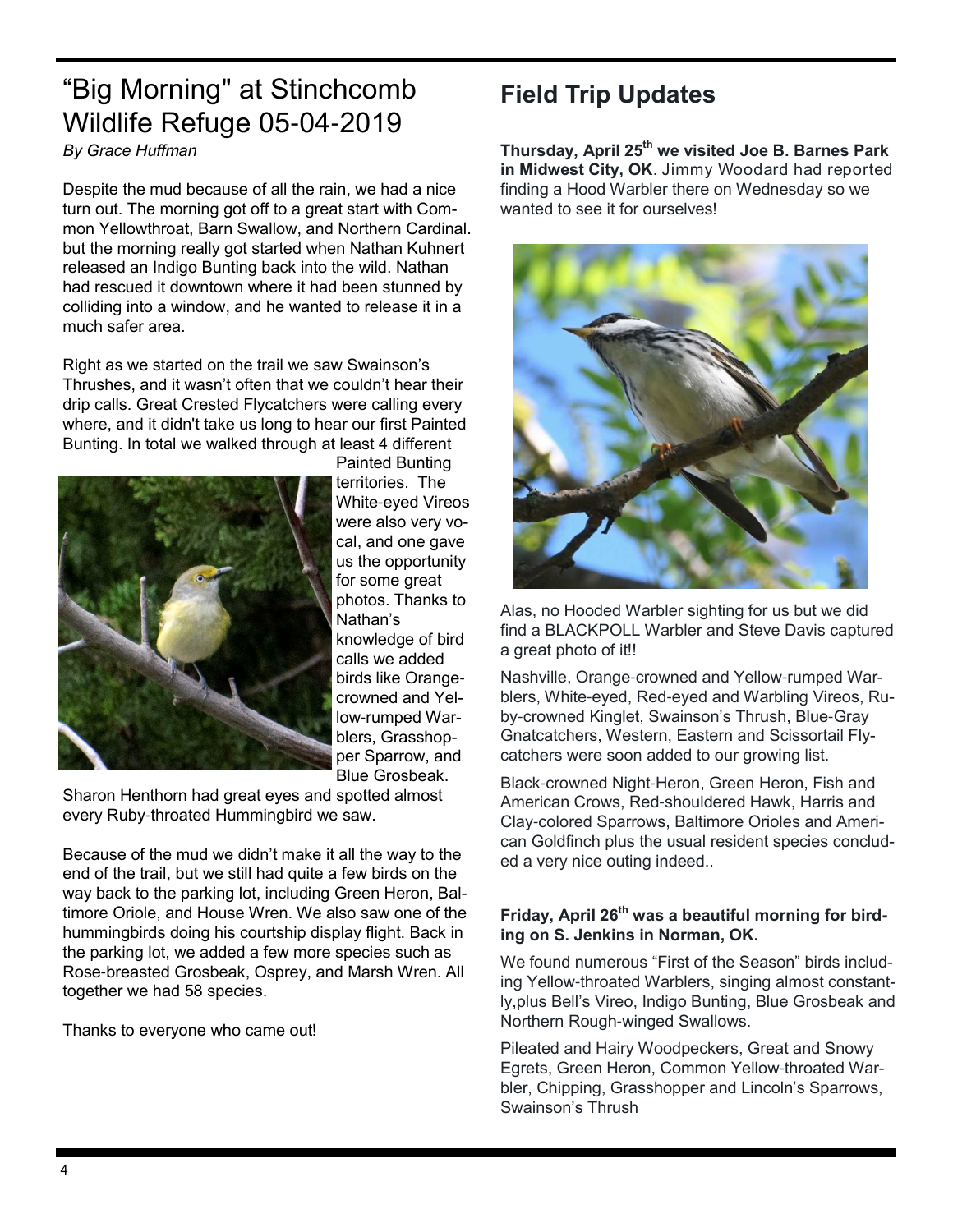# **Why Do Shovelers Spin?**

*By Ted Floyd, on April 9, 2019, blog.aba.org*

[excerpt] Birds do things. Northern cardinals embellish their songs with squirrel-like chatter; American crows patrol parking lots in their quest for whiskey; sagebrush sparrows flip their long tails expressively, as if they were tiny roadrunners; and American dippers do it all.

Ducks, being birds, do things too. They sit pretty on duck ponds, the drakes sporting their nuptial finery, their hens dutifully in tow.

I'm joking. That's a caricature. Spend just five minutes at the proverbial duck pond, and you'll be amazed at the diversity of behaviors exhibited by the different species of waterfowl. Take the northern shoveler, for example, known to science as *Spatula clypeata*. It's a curious name. Have you ever tried to shovel water? Spatula, the Latin word for spoon, works a bit better, and clypeata, deriving from the word for shield, well describes the shape of the bird's ginormous beak. Okay, the shoveler doesn't really shovel or spoon water, but the basic idea is solidly in place: It does something with that oversized schnoz.

A superior name for this duck might have been snarfer or scarfer. The bird feeds voraciously, constantly scooping up food just under the water's surface. Something you'll surely notice is that the bird is spinning as it snarfs and scarfs. Phalaropes famously do the same thing. And there's something else about phalaropes: According to the literature, phalaropes in the wild almost always spin counterclockwise.

Phalaropes get all the attention, and it is indeed mesmerizing to watch an entire pond practically percolating with frenetic pharalopes. But I'm not aware that pairs of phalaropes synchronize their spinning in the manner of shovelers.

A shoveler is 10–20 times more massive than a phalarope, and you can of course double that figure for a couplet of spinning shovelers. Which has gotten me to thinking about something: Do shovelers and phalaropes spin according to different physical processes?

Bryan S. Obst and colleagues, in a fascinating 1996 paper on phalaropes (Nature 384: 121), believed that "[t]hese very small birds are the only vertebrates that spin" and that "[l]arger birds probably could not spin fast enough to upwell prey." Obst et al. found that phalaropes do not create a bounded vortex with

central upwelling, contrary to expectation, but I wonder if maybe that's what the larger shovelers are doing. In my experience, spinning shovelers are restricted to shallow water, unlike the deepwater phalaropes; so maybe shovelers actually are capable of pulling up prey in a bounded vortex. Presumably, the ingenious methods of the Obst team could be applied to a study of spinning shovelers?

Meanwhile, what about the direction of spin? Do shovelers exhibit handedness, or, I suppose, footedness? If so, are social interactions mediated by footedness? Is the coupling cooperative, as I've been assuming, or could it be parasitic? And, in any event, is there some role for the Coriolis Effect, a.k.a., the Toilet Bowl Effect, whereby toilets flush counterclockwise in the northern hemisphere, in all of this?

Acknowledgments: I thank ur-naturalist Steve Jones for putting me onto whole phenomenon of shoveler kinematics. Steve framed the question a bit differently from how I have, but the basic idea arose from a fascinating email he sent me awhie back. I am also grateful to ornithologists Margaret Rubega and Chris Elphick for patiently explaining bird-generated upwelling to me. I probably still got some of it wrong, but that's not their fault!



# **Refreshments**

Refreshments for the May 20 meeting will be provided by

Snacks: Patti High and Betz Hacker

Ice and Drinks: Nancy Vicars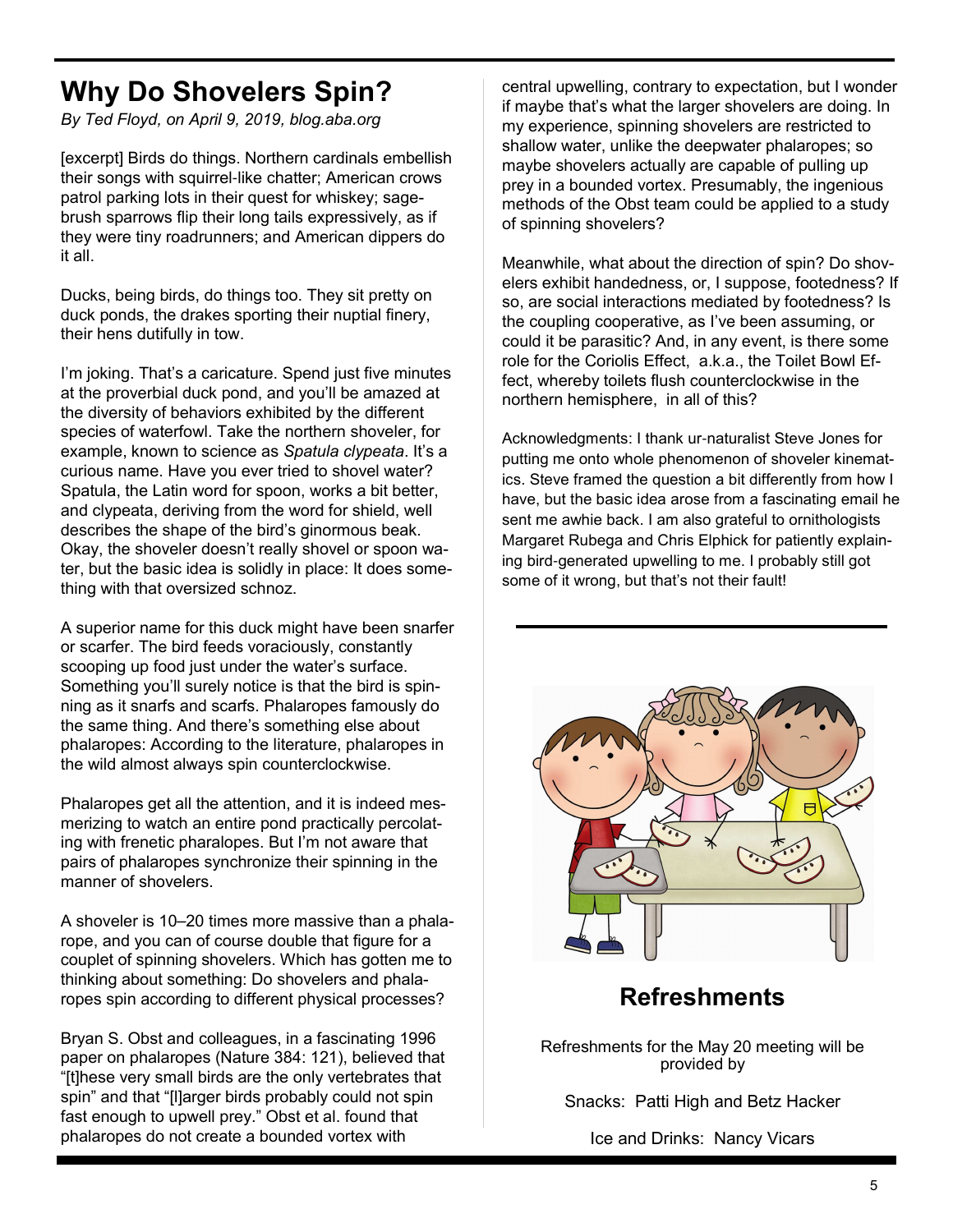# **Recorders Report April 2019**

# **A Major Migration Month**

On March 10<sup>th</sup> Caitlin Rottler came across **Burrowing Owl** in Canadian County. On March 28<sup>th</sup> Rachel Wrenn detected **Louisiana Waterthrush** in Cleveland County and Steve Davis tallied **Osprey** in Oklahoma County. On March 29th Larry Mays spotted **American Golden-Plover** in Cleveland County and Rachel Wrenn located **White-eyed Vireo** in Cleveland County. On March 30<sup>th</sup> Chase Moxley recognized **Swainson's Hawk** in Canadian County; and **Baird's Sandpiper** were found by Scott Loss in Payne County and Bill Diffin in Oklahoma County. On March 31st Joe Grzybowski documented **Yellow-throated Warbler** and **Sprague's Pipit** in Cleveland County.

On the 1<sup>st</sup> Jack Olson confirmed **Snowy Egret** in Oklahoma County. On the 2nd Laura Stanfill got **Yellowheaded Blackbird** in Oklahoma County. On the 4<sup>th</sup> John Tharp had **Ruby-throated Hummingbird** in Cleveland County; and **Broad-winged Hawks** were seen by Steve Davis in Cleveland County; Corey Riding in Payne County; and Brian Marra in Oklahoma County. On the 5<sup>th</sup> Larry Mays reported White-eyed Vireo in McClain County; and Tim O'Connell noticed Louisiana Waterthrush in Payne County.

On the 6th Samuel Petrie encountered **Green Heron** in Cleveland County; and Yellow-throated Warbler were seen by Scott Loss in Payne County and Larry Mays in Oklahoma County. On the  $7<sup>th</sup>$  Zach Poland discovered **Upland Sandpiper** in Logan County; Joe Grzybowski added Baird's Sandpiper in McClain County; Jimmy Woodward observed **Little Blue Heron** in Canadian County; Mike Yough identified **Prothonotary Warbler** in Payne County and in Cleveland County Rachel Wrenn recorded **Black-chinned Hummingbird;** and Zach DuFran counted **Northern Parula.**

On the 8th Austin Jones saw **Chimney Swift** in Oklahoma County. On the 9<sup>th</sup> Scott Loss viewed Chimney Swift and **Nashville Warbler** in Payne County. On the 10<sup>th</sup> Michelle Townsley came across Osprey in Lincoln County and Deb Hirt detected **Warbling Vireo** in Payne County. On the 11<sup>th</sup> Calvin Rees spotted **Semipalmated Sandpiper** in Cleveland County; and Scott Loss documented **Bank Swallow** in Payne

County. On the  $12<sup>th</sup>$  John P. Hogan located Tree Swallow and Lark Sparrow in Seminole; Deanne McKinney recognized **Cattle Egret** and **White-faced Ibis** in Canadian County; Zach Poland had Broad -winged Hawk in Lincoln County and Black-chinned Hummingbird in Logan County; while **Eastern Kingbird** were found by Deb Hirt in Payne County and Jimmy Woodard in Oklahoma County.

On the 13th Corey Riding confirmed **Willet** in Payne County; Dick Gunn got **Yellow-throated Vireo** in Cleveland County; and Brian Marra notice **Claycolored Sparrow** in Oklahoma County. On the 14<sup>th</sup> Chris Butler had White-eyed Vireo in Pottawatomie County; Joe Grzybowski reported **Solitary Sandpiper** in Cleveland County; and William Radke encountered **Swainson's Thrush** in Oklahoma County. On the 15<sup>th</sup> Todd Katz added Swainson's Hawk in Garvin County; Deb Hirt recorded Green Heron in Payne County; in

Canadian County Steve Davis counted Eastern Kingbird and Joe Grzybowski identified Bank Swallow. On the 16<sup>th</sup> Zach DuFran observed **Chuckwill's-widow** in Cleveland County; and in Logan



County Zachary Hemans saw Swainson's Hawk; and Lindi Lagman viewed Cattle Egret.

On the 18<sup>th</sup> Bridger Arrington came across Yellowheaded Blackbird in Logan County; in Canadian County Roy McGraw detected **Black-necked Stilt;**  Steve Davis spotted **Marbled Godwit**, and in Payne County Scott Loss recognized **Baltimore Oriole** and **Grasshopper Sparrow** while Corey Riding confirmed **Western Kingbird**. On the 19<sup>th</sup> Chris Butler tallied Northern Parula and **Indigo Bunting** in Pottawatomie County; Logan Dickinson discovered **Great Crested Flycatcher** in Grady County; Brian Marra added Marbled Godwit and **Stilt Sandpiper** in Canadian County; **Red-eyed Vireo** was seen by John Tharp in Cleveland County and Scott Loss in Payne County plus Scott had **Summer Tanager**. On the 20<sup>th</sup> Van Cordray observed Chimney Swift in Logan County; Scott Loss documented **American Bittern, Sedge Wren,** and Sprague's Pipit in Payne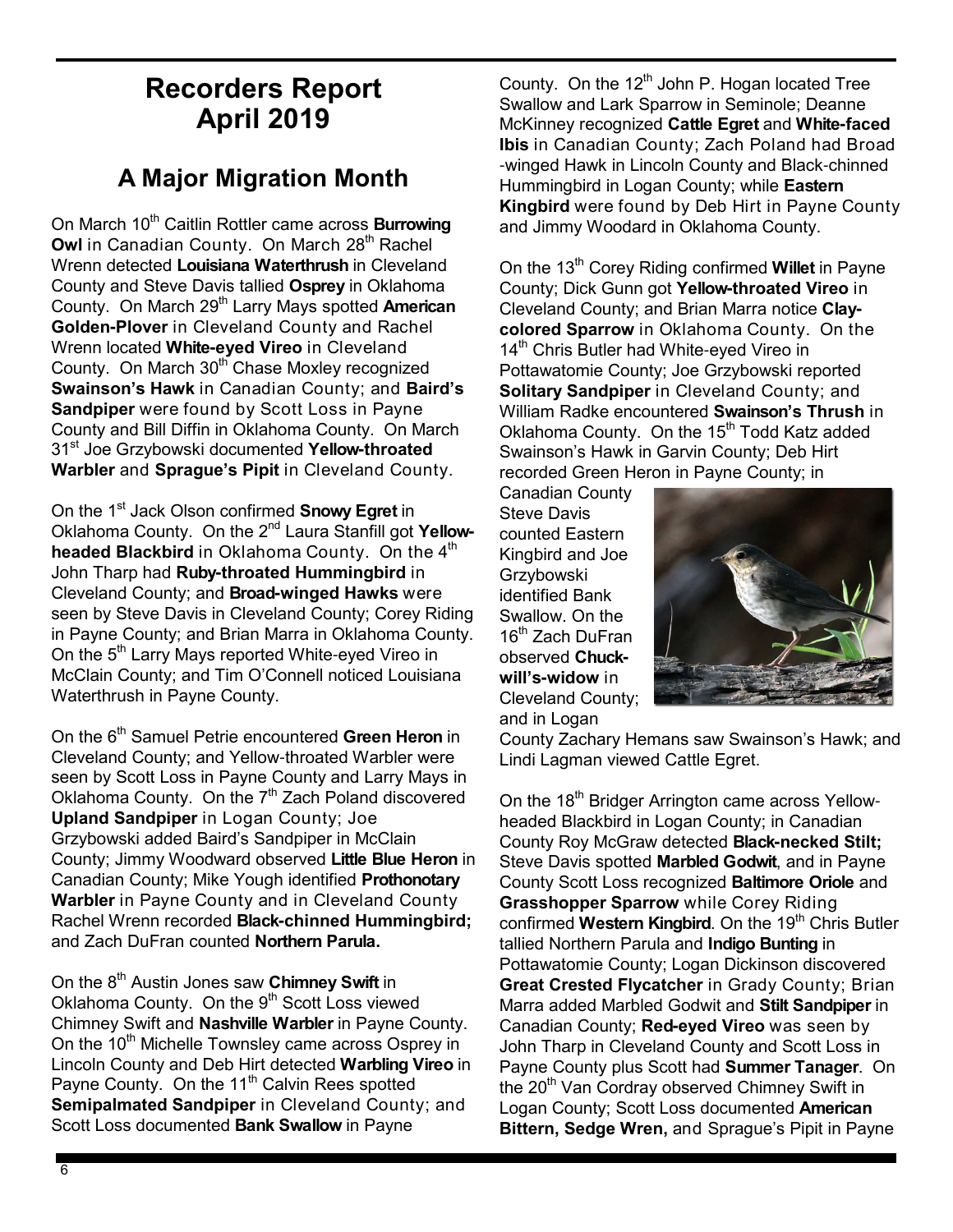County; and Prothonotary Warbler were seen by Caleb Frome in Cleveland County and Brian Marra in Oklahoma County.

On the 21<sup>st</sup> Roy McGraw counted **Wilson's Phalarope** in Canadian County; Tricia Brown got Summer Tanager in Cleveland County; and Steve Davis noticed Gray Catbird in Oklahoma County. On the 22<sup>nd</sup> Caleb McKinney located Grasshopper Sparrow and Nashville Warbler in Grady County; Jack Olson encounter **Western Sandpiper** in Canadian County; and Scott Loss recorded California Gull, **Kentucky Warbler, Yellow-breasted Chat,** and **Orchard Oriole** in Payne County. On the 23<sup>rd</sup> Lee Western saw American Avocet and Willet in Grady County; and Scott Loss identified **Yellow Warbler** and **Buff-breasted Sandpiper** in Payne County.

On the 24<sup>th</sup> Bill Diffin reported **Peregrine Falcon** and **Dickcissel** in Canadian County; Rachel Wrenn spotted **Blue Grosbeak** in Cleveland County; in Payne County Zach Roy added Chuck-will's-widow**;** Corey Riding discovered Long-billed Dowitcher and Jimmy Lovett observed **Bell's Vireo**; in Oklahoma County Bill Diffin found **Tennessee Warbler**; and Sharon Henthorn came across Summer Tanager. On the 25<sup>th</sup> Linda Zempel recognized Snowy Egret, Cattle Egret, and Eastern Kingbird in Lincoln County; Rachel Wrenn tallied Yellow Warbler in Cleveland County; in Payne County Jimmy Lovett detected Swainson's Thrush and Scott Loss confirmed **Painted Bunting**; in Oklahoma County Clarissa Sharp counted Peregrine Falcon; and Nancy Vicars documented **Blackpoll Warbler**.

On the 26<sup>th</sup> Deanne McKinney encountered Common Loon and Indigo Bunting at Lake Konawa in Seminole County; Austin Jones got Swainson's Hawk in Kingfisher County; in Cleveland County Ben Baranowski noticed **Mississippi Kite,** Anais Starr recorded Gray Catbird, Baltimore Oriole, and Tricia Brown identified Painting Bunting. On the 27<sup>th</sup> Zach Poland located Warbling Vireo and Dickcissel in Kingfisher County; and Justin Agan found American Golden-Plover and Gray Catbird in Payne County. On the 28<sup>th</sup> Zach Poland discovered Western Kingbird in Kingfisher County and Yellow Warbler and **Common Yellowthroat** in Lincoln County; Peter Osenton reported Stilt Sandpiper, Pectoral Sandpiper, Semipalmated Sandpiper, and Long-billed Dowitcher in McClain County; Caleb McKinney tallied Kentucky Warbler in Payne County; and **Least Flycatcher** were seen by Brian Marra in Canadian County, and John Hurd in Oklahoma County.

On the 29<sup>th</sup> Zach Poland spotted Swainson's Thrush, Louisiana Waterthrush in Logan County; Ben Sandstrom added Swainson's Hawk in McClain County; Joe Grzybowski detected Buff-breasted Sandpiper and Dickcissel in Cleveland County; Caleb McKinney counted **Eastern Wood-Pewee** in Payne County; and Michael Kane documented **American Redstart** in Oklahoma County. On the 30<sup>th</sup> Brent Barnes confirmed Com**mon Nighthawk** in Oklahoma County; White-faced Ibis were observed by Zach DuFran in Cleveland Coun-

ty; and Corey Riding in Payne County; while also in Payne County Nic McMillan came across **Caspian Tern**; and Jared Elmore recognized Blackpoll Warbler.



During April of

2019 in the Central Oklahoma area **207** species were reported with 66 new species bringing the total for the year to **233.** I appreciate those who help provide the history of central Oklahoma birds. Information is accessed at: ebird. 2019 eBird: An online database of bird distribution and abundance [web application]. eBird Cornell Lab of Ornithology, Ithaca, New York. Available: http://www.ebird.org/subnational1/US-OK/region. (Accessed: May 1, 2019). And occasionally from Facebook and the OKBIRDS List. I can be contacted by email at emkok@earthlink.net. Esther M. Key, Editor.

## Welcome

Oklahoma City Audubon Society welcomes

Pamela Rains, Lexington, OK Rebecca Bond, OKC Will Daugherty, OKC Jill Dewbre, Nichols Hills, OK Christopher Eckart, Midwest City, OK